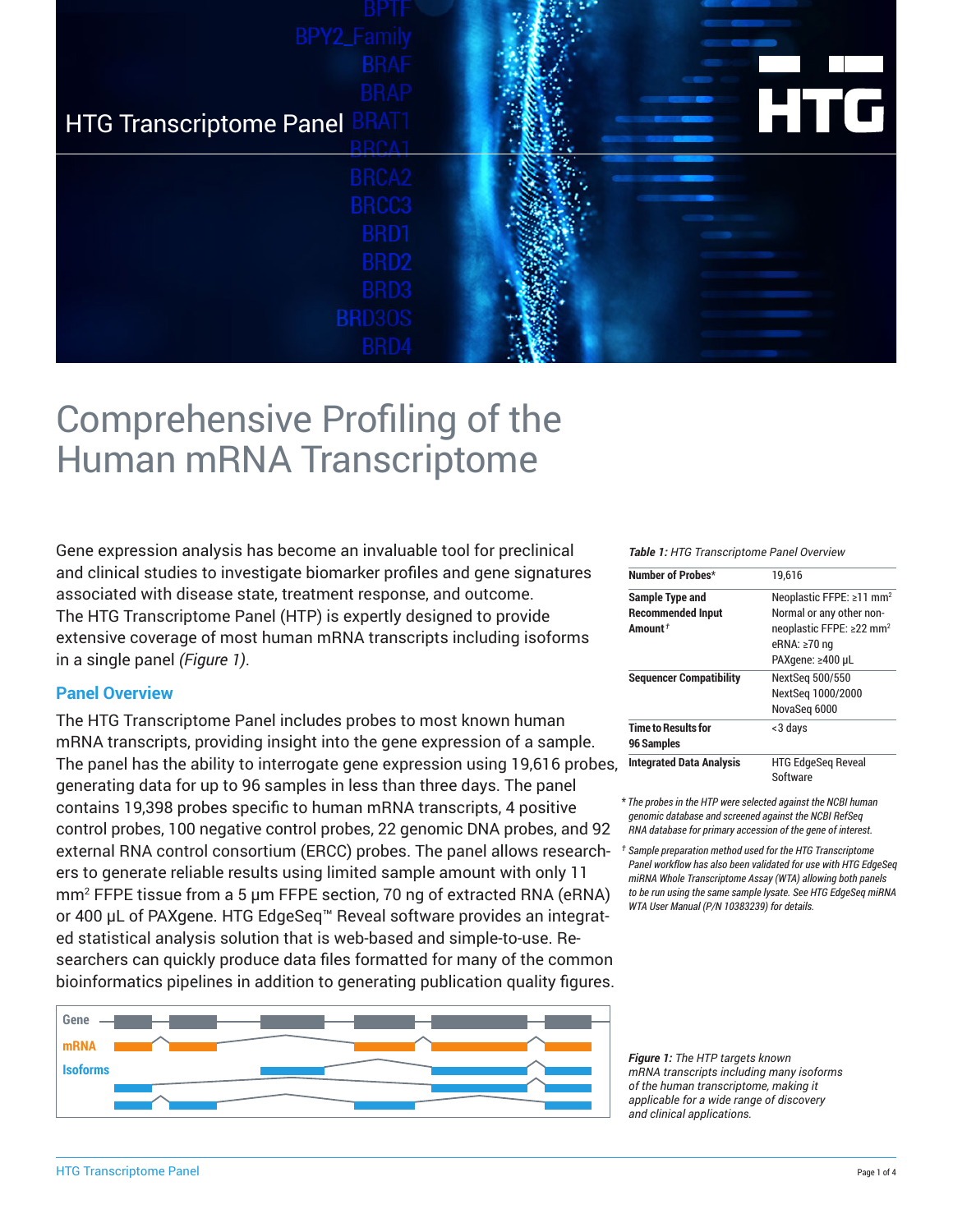# **Low Sample Input and Archival Samples**

Critical studies can often be thwarted by lack of sufficient samples, while the demand for comprehensive molecular information continues to increase. RNA-Seq is considered to be the gold standard for evaluating transcriptome data, however, it requires substantial quantities of high-quality extracted RNA to meet sample input requirements. This can be difficult to generate with small and/or archival samples. On the other hand, HTG's extraction-free chemistry is highly versatile, using relatively small sample input amounts to generate high quality human mRNA transcriptome data. In a direct comparison, HTP generated high quality transcriptome data using only 1-2 slides whereas RNA-Seq required 4-8 slides to extract sufficient RNA for similar analysis *(Table 2*).

*Table 2. Comparison of HTG and RNA-Seq platforms.*

|                                           | <b>HTP</b>                  | <b>RNA-Sea</b>       |
|-------------------------------------------|-----------------------------|----------------------|
| Number of FFPE Slides Used                | $1 - 2*$                    | 4-8                  |
| Sample Type Used                          | <b>Extraction-free FFPE</b> | <b>Extracted RNA</b> |
| <b>Overall Pass Rate</b>                  | 100% (24/24)                | 75% (18/24)**        |
| Pass Rate for Samples Older than 10 Years | 100% (13/13)                | 63% (7/11)           |

*\* Only a single sample required two sections.*

*\*\* Samples failed to generate sufficient extracted RNA to process using RNA-Seq.*

The most difficult archival samples are FFPE tissues that have been stored at room temperature for a decade or more. Many of these FFPE samples are small, making it difficult to reliably extract sufficient RNA for gene expression analysis. Our proprietary extraction-free sample preparation chemistry enables researchers to generate quality data with a high degree of precision from samples that would otherwise not meet sample input requirements for RNA-Seq *(Table 2)* by preserving partially degraded and small RNAs which might be lost during standard RNA extraction.

HTP demonstrates a high degree of repeatability with samples sectioned from blocks less than five years old *(Figure 2, top row)* and blocks greater than ten years old *(Figure 2, bottom row).* These data show that HTP demonstrates excellent repeatability and offer some advantages to RNA-Seq when analyzing archival samples.

In addition, sample lysates prepared using the HTP workflow are validated to be compatible with the HTG EdgeSeq miRNA Whole Transcriptome Assay (WTA). The same sample lysate yields enough volume to run both the miRNA WTA and HTP assays enabling researchers to acquire a comprehensive gene profiling data with both panels. This approach not only diminishes sectioning and extraction biases, it also allows laboratories to save time and resources.

# **Comparison of HTG Transcriptome Panel to RNA-Seq**

The ability of the HTP to identify differentially expressed genes was compared to RNA-Seq across multiple cancer indications. Log fold-changes in gene expression showed strong correlation between gene expression data from RNA-Seq and HTP using FFPE samples. HTP shows equivalent results using a fraction of the sample input and is able to generate higher sample pass rate when compared to RNA-Seq *(Figure 3*, *Table 2).*

#### **Precision**

An assay that can profile approximately 20,000 mRNA targets must be both precise and accurate. Measurement of precision is especially important when working with limited quantity of precious samples that may potentially contain compromised RNA material. The precision of HTP was evaluated using FFPE samples



*Figure 2. Multi-tissue FFPE samples were lysed and processed with the HTG Transcriptome Panel from blocks less than 5 years old (top row) and blocks greater than 10 years old (bottom row).*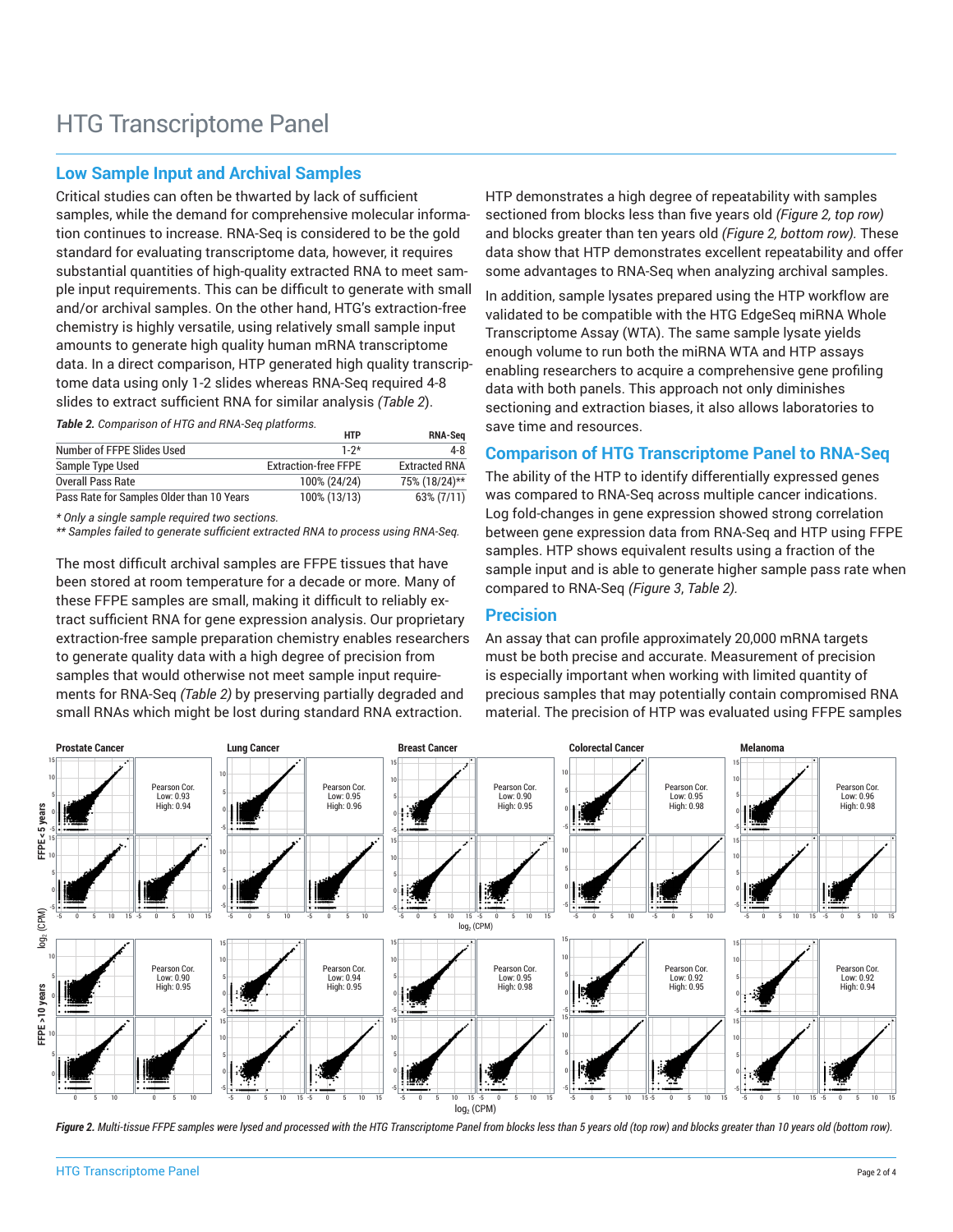





*Figure 3: Differential gene expression analysis comparison between HTG Transcriptome Panel and RNA-Seq.*

*Figure 4: Accuracy of differential expression analysis of HTG Transcriptome Panel and RNA-Seq. Pearson Cor. between the predicted and observed log fold-changes (log-FC) of HTP (A) and RNA-Seq (B).*

across multiple plates, operators, processors and lots. Lin's concordance correlation coefficient (Lc) values were high across all conditions demonstrating high precision *(Table 3)*.

*Table 3. Precision of HTG Transcriptome Panel.*

|                        | Mean Lc | <b>Median Lc</b> |
|------------------------|---------|------------------|
| <b>Neoplastic FFPE</b> | በ 940   | 0.952            |
| Normal FFPE            | 0.909   | 0.928            |
| eRNA                   | 0.938   | 0.953            |
| PAXgene                | 0.903   | 0.913            |

#### **Accuracy and Dynamic Range**

Precision is the ability to generate the same answer consistently while accuracy is the assurance that the answer is correct. The accuracy of the HTP was determined using a mixture of defined ratios of previously characterized tissue samples. Accuracy of gene expression was assessed through differential expression by comparing expected and observed log fold-changes of the tissue mixtures. *Figure 4* shows correlation between

the observed and predicted log-fold changes were 0.98 for the HTP (A) and 0.97 for RNA-Seq (B) as measured by the Pearson correlation coefficient (Pearson Cor.).

The HTP shows strong linearity across a wide dynamic range. The differential expression was measured using the ERCC exogenous RNA controls. The ERCCs were spiked in at various known ratios across multiple FFPE samples from different cancer indications. The observed linear response of the panel spans the 10 $\mathrm{^6}\text{-}$ fold concentration range covered by the ERCC controls, and indicates consistent assay performance over a broad dynamic range.

#### **Integrated Data Analysis**

The HTG EdgeSeq Reveal software is a powerful, simple-touse solution to interrogate and generate novel insights without a complicated analysis pipeline. Reveal can help assess low expressing genes and help researchers address common NGS and assay quality metrics in addition to quickly create publication



Figure 5. Assessment of assay linearity and dynamic range using spiked-in ERCC transcripts. The predicted log<sub>2</sub> transformed amounts of ERCC spike-in (X-axis) were correlated with the actual log<sub>2</sub>-transformed amounts of ERCC (Y-axis).